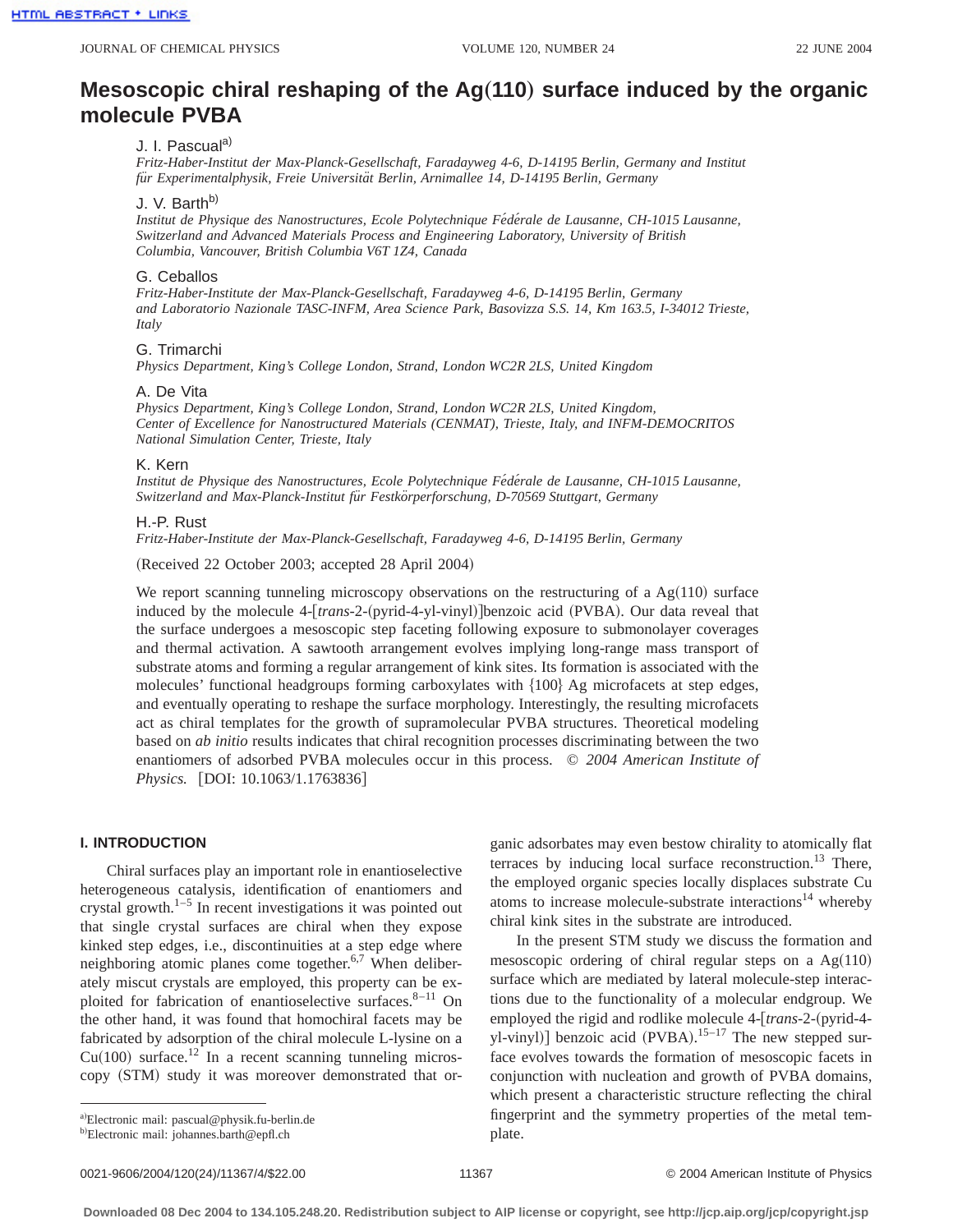

FIG. 1. The molecule 4-[trans-2-(pyrid-4-yl-vinyl)] benzoic acid (PVBA). Upon confinement to a surface 2-D chiral species exist, which are labeled  $\lambda$ and  $\delta$ . For free molecules the projection of the distance of the extremal N and H atoms on the symmetry axis of the pyridile moiety amounts to 12.3 Å.

#### **II. EXPERIMENTAL SECTION**

Sample preparation and characterization have been conducted under ultra-high vacuum (UHV) providing welldefined conditions on the atomically clean  $Ag(110)$  single crystal surface. An UHV system equipped with a home-built 4-K scanning tunneling microscope<sup>18</sup> as well as standard facilities for sample preparation and characterization was employed. The surface was prepared by cycles of argon ion sputtering (500–1000 eV,  $\sim$ 9  $\mu$ A/cm<sup>2</sup>) and subsequent annealing  $({\sim}800 \text{ K})$  resulting in large defect-free terraces.

In Fig. 1 the PVBA structure formula is reproduced with its extrema given by a carboxylic acid ('head') and a pyridyl moiety ('tail'). Upon 2-D confinement the angled molecular structure of PVBA imposes chirality that is not present in the gas phase. Thus two chiral species exist on a surface, which are labeled  $\lambda$  and  $\delta$  PVBA, respectively. The molecules were deposited in UHV by using a conventional Knudsen-cell at background pressures of  $\approx 3 \times 10^{-9}$  mbar with the Ag crystal held at 300 K. All STM data were obtained at  $T=4$  K.

## **III. RESULTS AND DISCUSSION**

Following room temperature deposition of small amounts of PVBA on  $Ag(110)$ , the molecules cluster in islands stabilized by intermolecular lateral attractive interactions. The islands frequently decorate substrate steps and detailed STM observations reveal that the magnitude of the lateral interactions is insufficient to stabilize regular H-bonded supramolecular arrangements, such as those observed upon PVBA deposition on the  $Ag(111)$  substrate under identical conditions.<sup>19–21</sup> This is associated with the increased surface corrugation of the anisotropic  $(110)$  surface. However, upon tempering the PVBA covered  $Ag(110)$  surface at  $T \sim 430$  K, a dramatic restructuring of the surface is encountered, resulting in a characteristic sawtooth pattern which prevails on large portions of the surface, as illustrated by large-scale STM images shown in Fig.  $2(a)$ . The pattern is composed of regular  $\{5\ 5\ 4\}$  steps zigzagging with side lengths reaching several hundred Angstroms. Interestingly, the new steps group in bunches evolving towards the formation of mesoscopic facets. These newly created steps have a predominant angle of 30 $^{\circ}$  with respect the  $\left[1\,1\,0\right]$  crystallographic orientation of the substrate, which is a symmetry



FIG. 2. Mesoscopic "sawtooth" morphology of  $Ag(110)$  induced by PVBA following thermal activation. The large-scale STM images were obtained upon PVBA deposition at room temperature and tempering at  $\sim$  430 K for 10 min [(a)  $V_s = 0.97 \text{ V}$ ,  $I = 0.25 \text{ nA}$ , image size:  $110 \times 110 \text{ nm}^2$ , (b)  $V_s$ = 0.3 V,  $I = 1$  nA, image size:  $90 \times 90$  nm<sup>2</sup>]. The inset  $(11 \times 7 \text{ nm}^2)$  shows the typical structure of the clean  $Ag(110)$  substrate.

axis of individual  $60^{\circ}$  sawtooths.  $\{5, 5, 4\}$  oriented steps consist of a  $(2\times5)$  regular arrangement of kinks sites, each defined by intersection of  $\lceil 1\overline{1}0 \rceil$  and  $\lceil 001 \rceil$  steps, where a single PVBA molecule can be accomodated. Occasional deviations from this  $(2\times5)$  regular kink arrangement can be detected as 70 $^{\circ}$  (i.e., 2×4) and 50 $^{\circ}$  (i.e., 2×6) sawtooths or mixtures of them. Additionally, in those surface regions with characteristic bunches of straight  $[001]$  steps, the new  $\{5\bar{5}4\}$ steps reproduce a wider zig-zag pattern around the  $[001]$  surface direction with average angle consequently supplementary to  $30^\circ$  [Fig. 2(b)].

In every case, the mesoscopic arrangement involves appreciable surface mass transport [cf. for comparison, the morphology of the pristine surface shown in the inset in Fig.  $2(b)$ ]. It is important to note that under the preparation conditions of the PVBA layer, the substrate steps are fluctuating whereby Ag atoms continuously evaporate from step edges and condense. This accounts in particular for the presence of a 2-D lattice gas of Ag adatoms at the surface.<sup>22</sup> With the present system, the reactivity of these adatoms is not sufficient to drive the formation of complexes within the terraces, albeit Ag-carboxylates are well documented.<sup>23</sup> This is in marked contrast to results obtained with other carboxylic acids on Cu surfaces, where following deprotonation of the carboxyl moiety Cu adatoms may be incorporated in distinct carboxylate complexes stabilized by metal-ligand interactions. $24-27$  The particular orientation of the facets observed here must be closely related to the specific geometry and reactivity of PVBA. While surface faceting induced by organic adsorbates has been reported in earlier studies,<sup>12,28-30</sup> the presently encountered formation of regular mesoscopic sawtooth patterns is a novel phenomenon.

The chirality of the PVBA-induced kink sites is visualized by the 3-D atomistic model reproduced in Fig. 3. For the designation of the kink chirality we follow the nomenclature proposed by Ahmadi *et al.*<sup>8</sup> The surface is viewed from above and the orientation of the crystallographic planes defining the kink sites is identified. The  $R(S)$  configuration corresponds to a clockwise (anticlockwise) sequence  $(111) \rightarrow (100) \rightarrow (110)$  (following crystal planes with decreasing density; coined in analogy with the common Cahn– Ingold–Prelog sequencing rules employed for optically active compounds $31$ ).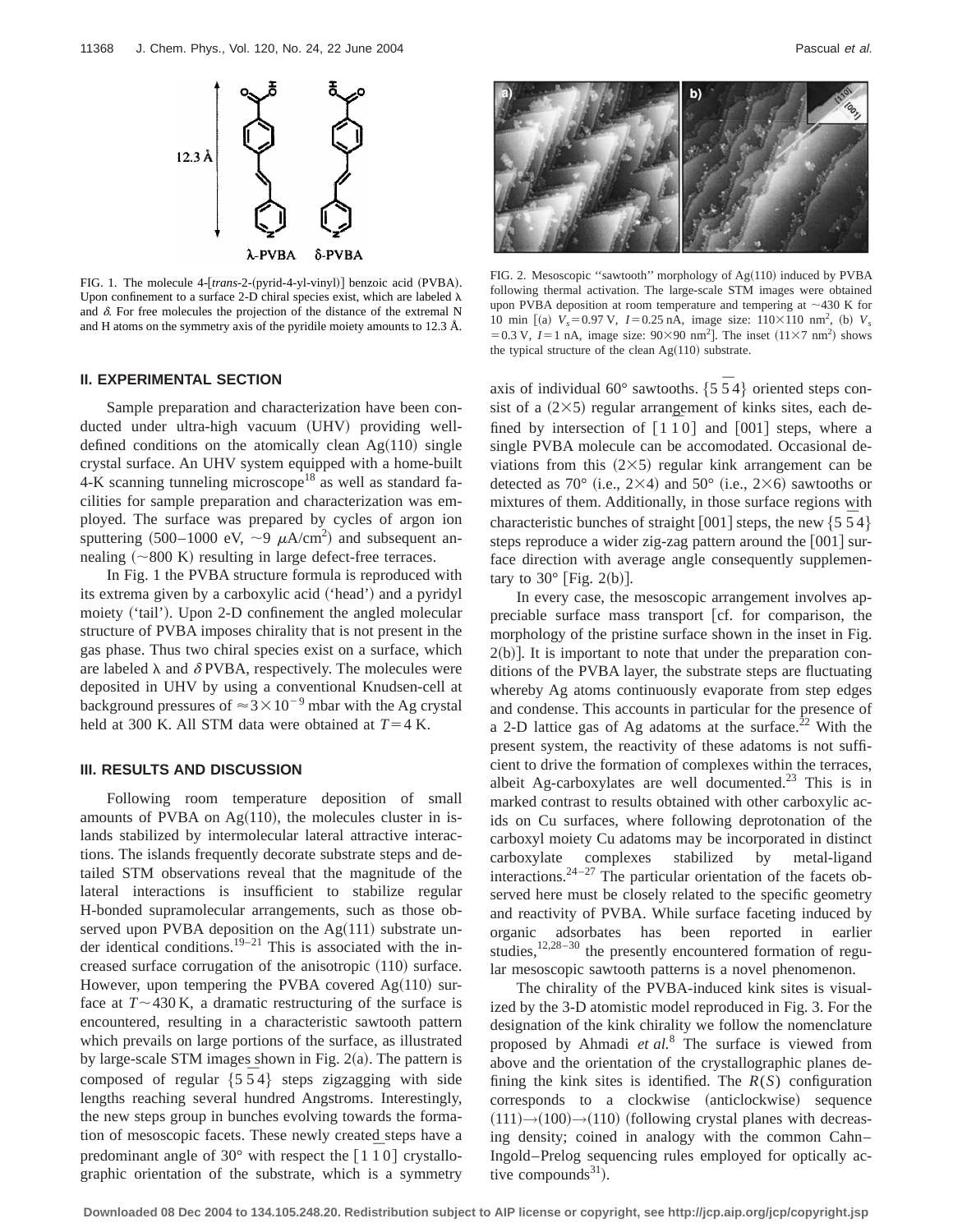

FIG. 3. 3-D representation of the chiral kink sites labeled *S* and *R*. The crystallographic  $(110)$ ,  $(111)$ , and  $(100)$  orientations are indicated.

The chiral new microfacets evolve in conjunction with an ordered molecular assembly. The STM image in Fig. 2 shows that the created steps are decorated by a  $\sim$ 30 Å wide zone covered with PVBA. In contrast to larger PVBA islands, where molecules assemble barely in parquetlike patterns, the narrow PVBA domains present a characteristic regular structure. A high-resolution STM image of these domains around a single sawtooth is reproduced in Fig.  $4(a)$ . It reveals that every kink forming part of a regular  $\{5\ 5\ 4\}$  step accommodates a PVBA molecule with a functional endgroup coupling to step edge atoms. The axis of these molecules is nearly oriented parallel to the sawtooth symmetry axis (i.e., the  $\lceil 1\ 1\ 0 \rceil$  direction), thus pointing to a local  $(100)$  micro-



FIG. 4. (a) STM image of a PVBA-induced "sawtooth blade" in a restructured Ag(110) surface terrace ( $V_s$ =20 mV, *I*=0.5 nA, image size:  $10\times10$ nm<sup>2</sup>). (b) Structural model of the chiral kink arrangements induced by lateral interaction of molecular carboxylate endgroups with Ag  $(100)$  microfacets. The orientation of the adsorbed PVBA is proposed on the basis of theoretical modeling, and occupying all PVBA aromatic rings the high-symmetry substrate sites. Chirality of adsorbed PVBA is proposed following arguments given in the text. The mirror axis of the sawtooth is marked.

facet. The preference of the endgroups' lateral coupling to the  $(100)$  microfacet as opposed to the similarly available  $(111)$  microfacet fits well to the general trend that more open surfaces exhibit a higher chemical reactivity. In view of the well-known tendency of carboxylic acids to form carboxylates with  $Ag<sub>1</sub><sup>23</sup>$  we presume that, as a result of the high temperature annealing, the PVBA heads are deprotonated so that the carboxylic group binds directly to the Ag step atoms. Thus, metal-ligand interactions are associated with the driving force underlying the surface reshaping. This is an action which can be regarded as complementary to the recently reported ''nano-molding'' of toothlike metal structures with a width of two atomic rows induced by so-called ''lander'' species on a Cu(110) surface.<sup>32</sup> The present observations underline that such effects are highly face-specific and depend strongly on the chemical nature of the employed substrate material: mesoscopic sawtooth restructuring and chiral kink formation under the influence of PVBA was neither found on close-packed  $(111)$  surfaces of Ag, Au or Cu nor on the  $Pd(110)$  surface. Keeping this delicate restriction in mind, the application of functional groups to connect molecular units and metallic electrodes seems a promising endeavor.<sup>33</sup>

A model<sup>34</sup> for the PVBA arrangement at the kink sites and the attachment of neighboring molecules is represented in Fig.  $4(b)$ . The model is constructed by imposing a constrained geometry to the two topmost molecular chains, i.e., those directly decorating the step edge—consistent with the observed  $2\times5$  arrangement and with the orientation of the benzene rings as revealed by the STM images. The position of the PVBA molecules belonging to the remaining two molecular rows is determined as the structural energy minimum associated to a force field specifically constructed to model the intermolecular interactions in adsorbed PVBA systems, and based on *ab initio* results.<sup>20</sup> The structure found is consistent with the benzoic rings preferentially sitting close to high symmetry sites of the  $Ag(110)$  surface (ontop or hollow sites $^{35}$ ). However it cannot be understood simply in terms of occupation of high-symmetry substrate sites of all aromatic rings, as is the case for PVBA molecules adsorbed in terraces of other metal surfaces.19,21,36,37 Considering the structure in Fig.  $4(b)$ , we note that while the optimal orientation of PVBA molecules in the third molecular row is determined by electrostatic and steric interactions to be approximately midway between the orientation of its neighboring molecules of the first two rows, the orientation of the molecules in the fourth (lowermost) molecular row is approximately orthogonal to this and misaligned by as much as 30° with the orientation of the row itself. This is consistent with the operation of weak attractive forces between the N tail atoms and H atoms covalently bound to aromatic carbons, as seen in the figure. This linkage structure is significantly different from the optimal bonding structures found in PVBA aggregates on close packed terraces,<sup>20</sup> which invariably involve hydrogen bonding of N atoms to acid carboxylic groups, and where the misalignment between molecules and row orientation is at most a few degrees. $20,21$  This suggests that the fourth molecular row in the present system does not provide an optimal template for further aggregation. In particular the formation of further molecular rows on the terrace may be